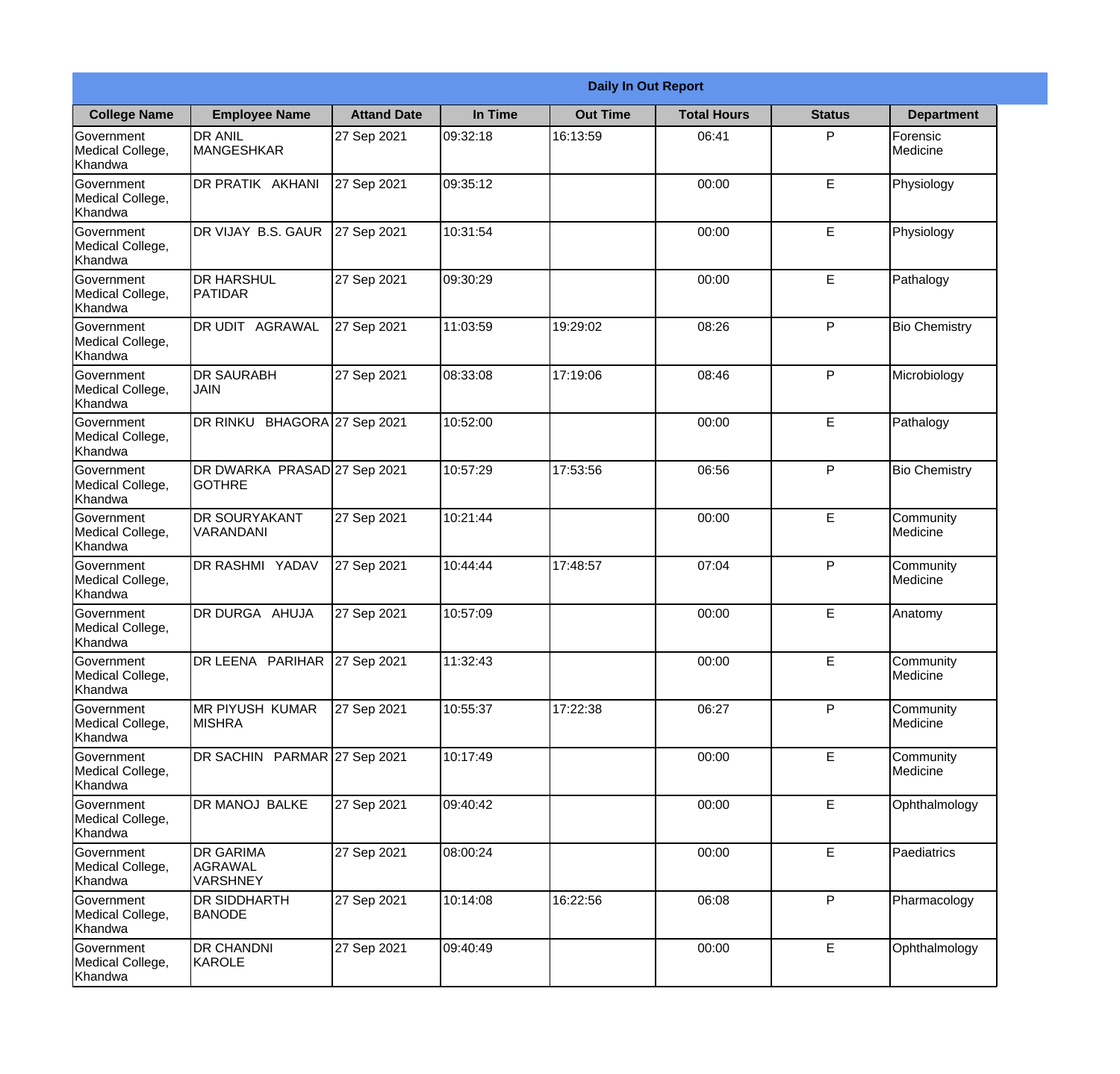| <b>Designation</b>                  | <b>Category</b> |
|-------------------------------------|-----------------|
| Assistant Professor   Para Clinical |                 |
| Assistant Professor   Non Clinical  |                 |
| Associate Professor Non Clinical    |                 |
| Assistant Professor   Para Clinical |                 |
| Associate Professor Non Clinical    |                 |
| Associate Professor Para Clinical   |                 |
| Assistant Professor   Para Clinical |                 |
| Demonstrator/Tutor   Non Clinical   |                 |
| Demonstrator/Tutor   Para Clinical  |                 |
| Assistant Professor                 | Para Clinical   |
| Demonstrator/Tutor                  | Non Clinical    |
| Assistant Professor   Para Clinical |                 |
| Statistician                        | Para Clinical   |
| Assistant Professor   Para Clinical |                 |
| <b>Assistant Professor</b>          | <b>Clinical</b> |
| Associate Professor Clinical        |                 |
| Associate Professor Para Clinical   |                 |
| Assistant Professor   Clinical      |                 |

## **Daily In Out Report**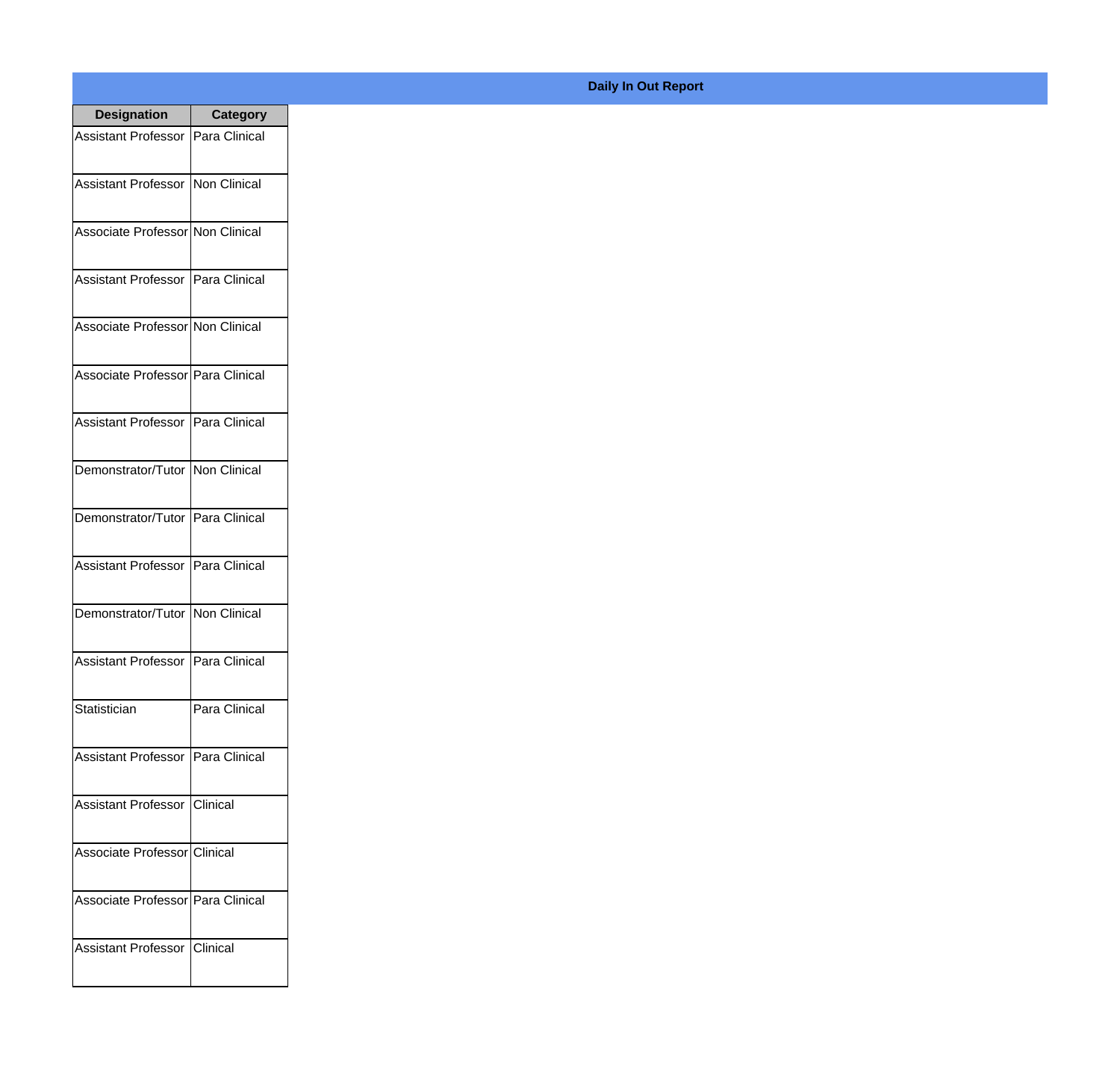|                                                         |                                        |             |          |          | <b>Daily In Out Report</b> |   |                              |
|---------------------------------------------------------|----------------------------------------|-------------|----------|----------|----------------------------|---|------------------------------|
| <b>Government</b><br>Medical College,<br>Khandwa        | <b>DR PRIYA KAPOOR</b><br>KAPOOR       | 27 Sep 2021 | 10:01:46 |          | 00:00                      | E | Pathalogy                    |
| <b>Government</b><br>Medical College,<br>Khandwa        | <b>DR SAPNA</b><br><b>MAHESHRAM</b>    | 27 Sep 2021 | 11:28:06 |          | 00:00                      | E | Community<br>Medicine        |
| <b>Government</b><br>Medical College,<br><b>Khandwa</b> | <b>DR RAJU</b>                         | 27 Sep 2021 | 09:44:07 |          | 00:00                      | E | Forensic<br><b>Medicine</b>  |
| <b>Government</b><br>Medical College,<br>Khandwa        | <b>DR RANJEET</b><br><b>BADOLE</b>     | 27 Sep 2021 | 10:01:55 |          | 00:00                      | E | General Medicine             |
| lGovernment<br>Medical College,<br>Khandwa              | <b>DR PRIYESH</b><br><b>MARSKOLE</b>   | 27 Sep 2021 | 11:16:02 | 17:49:17 | 06:33                      | P | Community<br>Medicine        |
| <b>Government</b><br>Medical College,<br><b>Khandwa</b> | <b>DR SANGEETA</b><br><b>CHINCHOLE</b> | 27 Sep 2021 | 10:57:18 |          | 00:00                      | E | Physiology                   |
| Government<br>Medical College,<br>Khandwa               | DR NISHA MANDLOI<br><b>PANWAR</b>      | 27 Sep 2021 | 10:17:09 |          | 00:00                      | E | Obstetrics &<br>Gynaecology  |
| <b>Government</b><br>Medical College,<br>Khandwa        | <b>DR SATISH</b><br><b>CHANDEL</b>     | 27 Sep 2021 | 11:33:23 |          | 00:00                      | E | Pharmacology                 |
| Government<br>Medical College,<br><b>Khandwa</b>        | <b>DR MUKTESHWARI</b><br><b>GUPTA</b>  | 27 Sep 2021 | 11:15:23 | 16:33:28 | 05:18                      | P | Pharmacology                 |
| <b>Government</b><br>Medical College,<br>Khandwa        | DR YASHPAL RAY                         | 27 Sep 2021 | 11:13:38 |          | 00:00                      | E | Anatomy                      |
| <b>Government</b><br>Medical College,<br>Khandwa        | RENU WAGHMARE                          | 27 Sep 2021 | 10:14:01 | 17:58:37 | 07:44                      | P | Community<br><b>Medicine</b> |